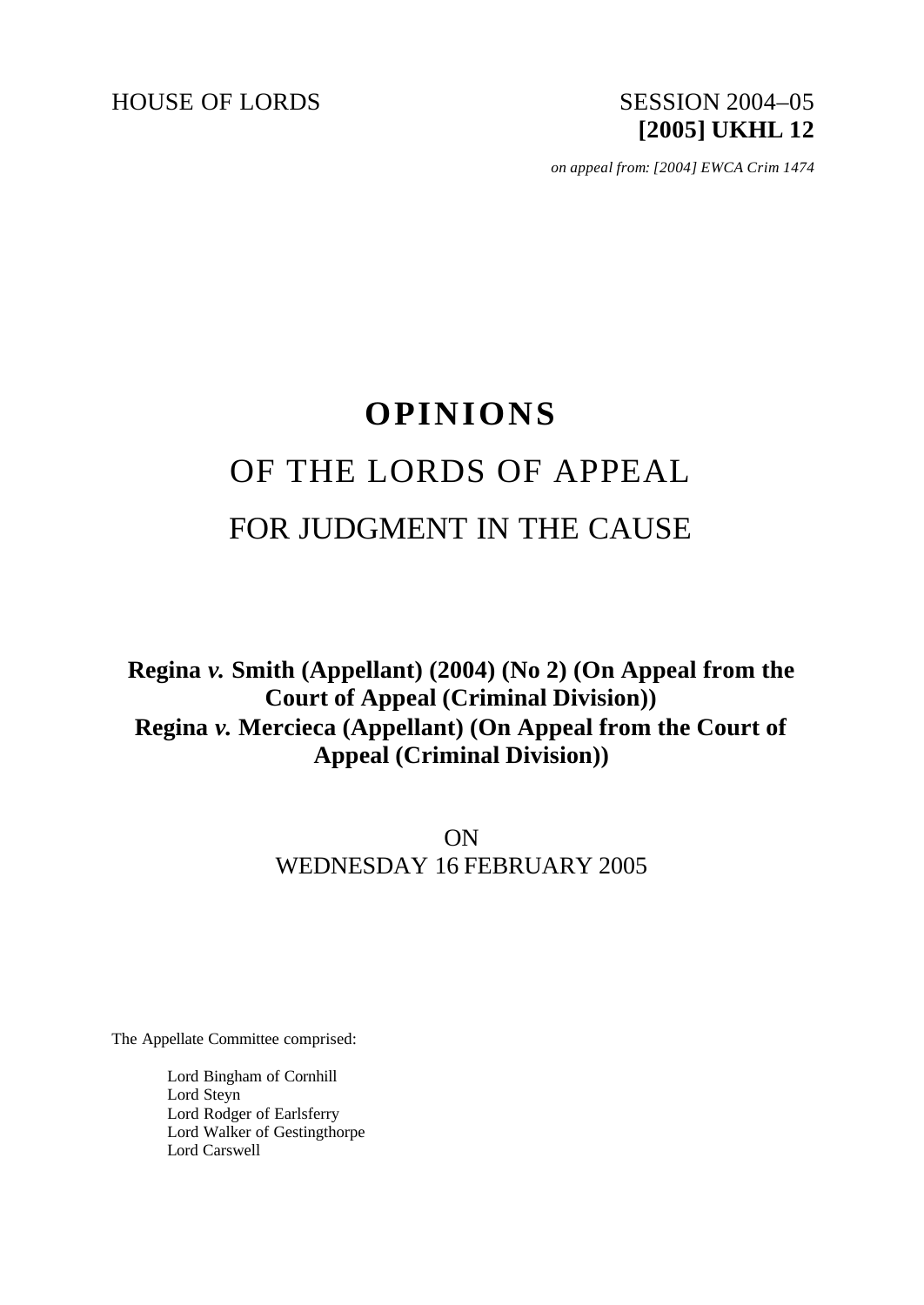#### **HOUSE OF LORDS**

## **OPINIONS OF THE LORDS OF APPEAL FOR JUDGMENT IN THE CAUSE**

# **Regina** *v.* **Smith (Appellant) (2004) (No 2) (On Appeal from the Court of Appeal (Criminal Division)) Regina** *v.* **Mercieca (Appellant) (On Appeal from the Court of Appeal (Criminal Division))**

# **[2005] UKHL 12**

#### **LORD BINGHAM OF CORNHILL**

My Lords,

1. I have had the benefit of reading in draft the opinions of my noble and learned friends Lord Rodger of Earlsferry and Lord Carswell, with which I am in full agreement. For the reasons they give I would allow these appeals, make the orders which they propose and answer both certified questions in the negative.

#### **LORD STEYN**

My Lords,

2. For the reasons contained in paragraph 26 of the opinion of my noble and learned friend Lord Carswell, I would also allow the appeals, quash the convictions and remit the case to the Court of Appeal to decide whether to order a new trial.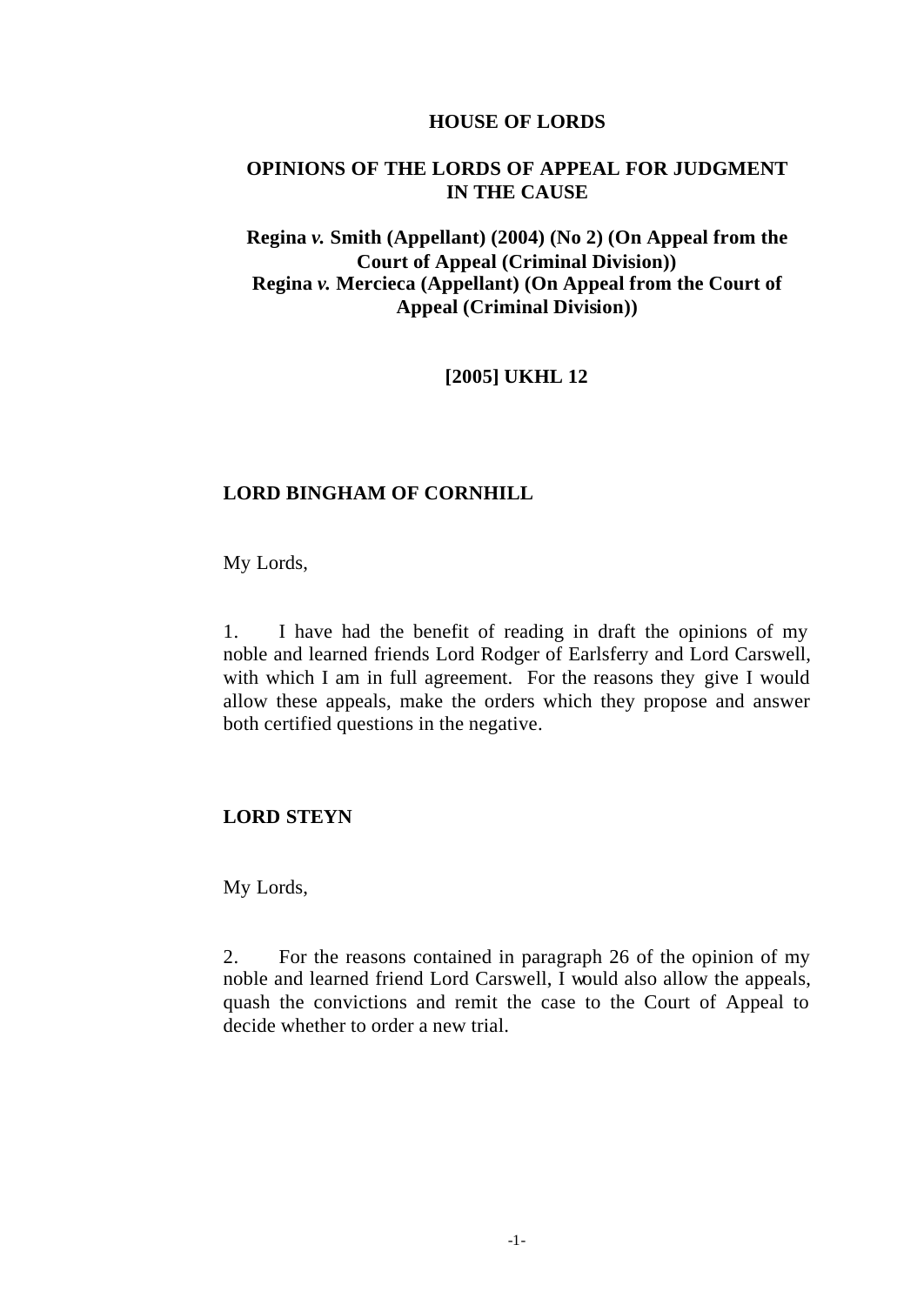#### **LORD RODGER OF EARLSFERRY**

My Lords,

3. On the morning of 29 May 2002 counsel for Mr Smith showed him an anonymised copy of a letter detailing the alleged failures of certain members of the jury to comply with the judge's directions. As counsel explained in his affidavit in the proceedings before the Court of Criminal Appeal, his own view was that, absent tactical considerations, he should apply to discharge the jury. From the point of view of Mr Smith, there were, however, certain tactical arguments in favour of simply having the judge give the jury further directions. From what was said in the letter, it seemed likely that, if the trial went ahead, the jury would convict him of the two lesser counts, 1 and 2, but acquit him of, or be unable to reach a verdict on, the charges of kidnapping and murder in counts 3 and 4. On the other hand, if the jury were discharged and a new trial ordered, Mr Smith would again face all the charges, including those of murder and kidnapping. Counsel explained this to Mr Smith who understood the position. The affidavit records:

"In the circumstances Mr Smith took the decision not to seek the discharge of the jury in the belief that any verdicts the jury returned would effectively clear him of murder and kidnapping. Mr Smith was, understandably, unwilling to expose himself to any continued risk of being convicted of murder or kidnapping on any retrial."

4. It is abundantly clear that Mr Smith took a tactical decision which, on advice, he thought would work to his advantage. The decision was not to seek a discharge, but to proceed with the trial after further directions to the jury. His counsel addressed the judge on that basis. Mr Smith is entitled to say that he assumed that the directions would be appropriately rigorous. In the event, for the reasons given by my noble and learned friend, Lord Carswell, they did not meet the required standard. Mr Smith can legitimately complain on that score and I accordingly agree that his appeal should be allowed.

5. I would wish to reserve my opinion, however, on whether, if the directions had been satisfactory, Mr Smith could have appealed and contended that the jury should have been discharged. The point is one of considerable general importance which was not fully argued. There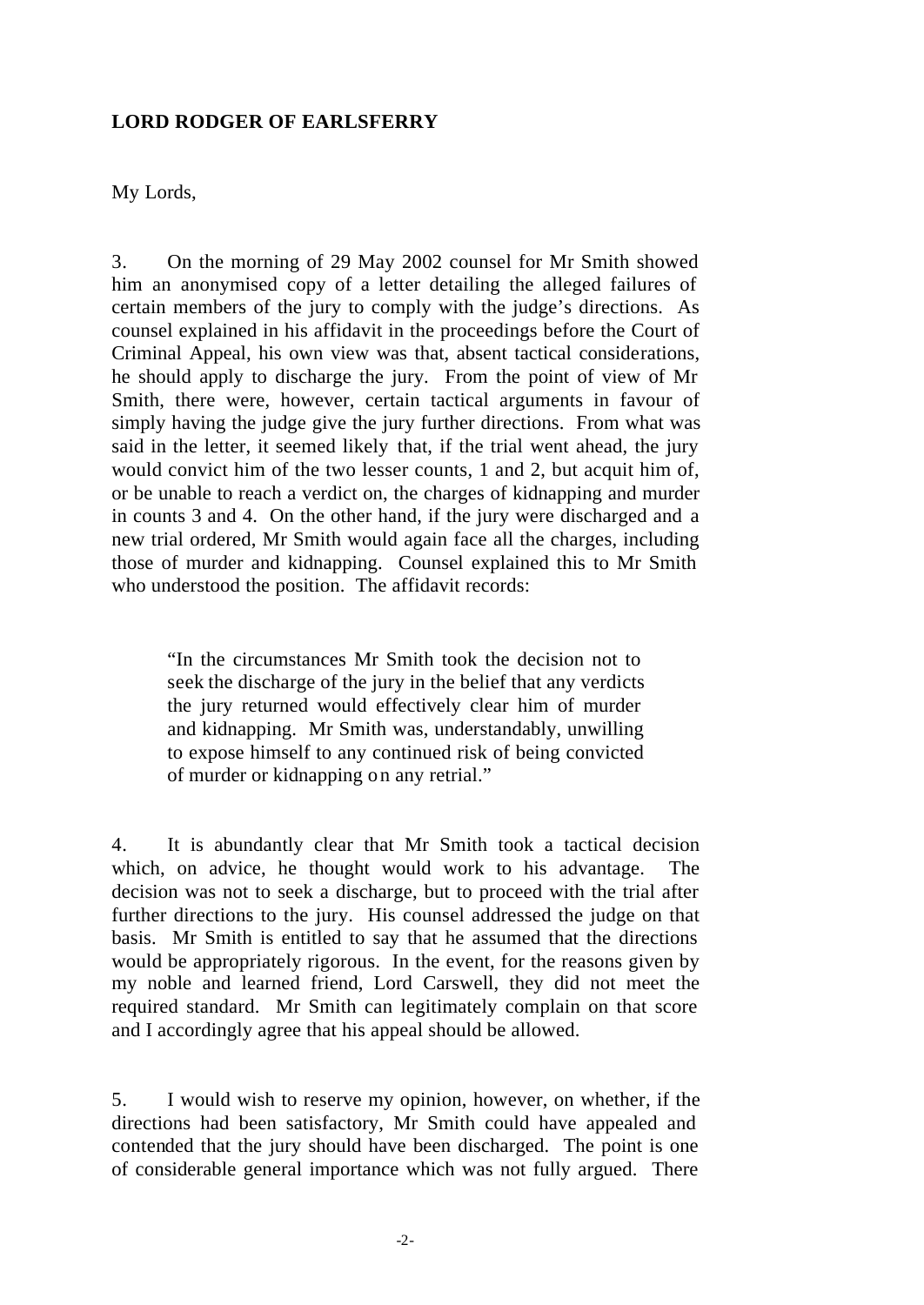is, with respect, considerable force in the observation of Woolf LJ in *R v Lucas* [1991] Crim LR 844; transcript, p 11 that an appellant should not be able to blow hot and cold in this way. Here Mr Smith knew about the two possible remedies and their respective advantages and disadvantages, so far as his own self-interest was concerned. Armed with that knowledge, in the furtherance of his self-interest, he quite deliberately chose not to ask for the jury to be discharged because he wanted to avoid the risk of a new trial on all the charges. That decision is not hard to understand. But it is by no means obvious to me that it would be in the interests of justice for Mr Smith to be able later to contradict that deliberate decision and assert that the judge should have discharged the jury. It so happens that in this case the anticipated tactical advantage failed to materialise and Mr Smith was convicted on all four counts. But the point could also have arisen if the jury had convicted him on the first two counts only.

## **LORD WALKER OF GESTINGTHORPE**

My Lords,

6. I have had the advantage of reading in draft the opinions of my noble and learned friends Lord Rodger of Earlsferry and Lord Carswell. I am in full agreement with them and for the reasons given by Lord Carswell I would allow these appeals and make the orders which he proposes.

# **LORD CARSWELL**

My Lords,

7. The institution of jury trial, with all its imperfections, is still trusted by the public as a method of determining the guilt of persons charged with criminal offences. Two important factors in retaining that trust are concerned in this appeal. The first is the maintenance of the sanctity of the jury's deliberations, so that its members will continue to feel confident that they can discuss the issues in the case before them with complete candour. Their individual views or arguments will not be revealed to the court, which will be informed simply of the jury's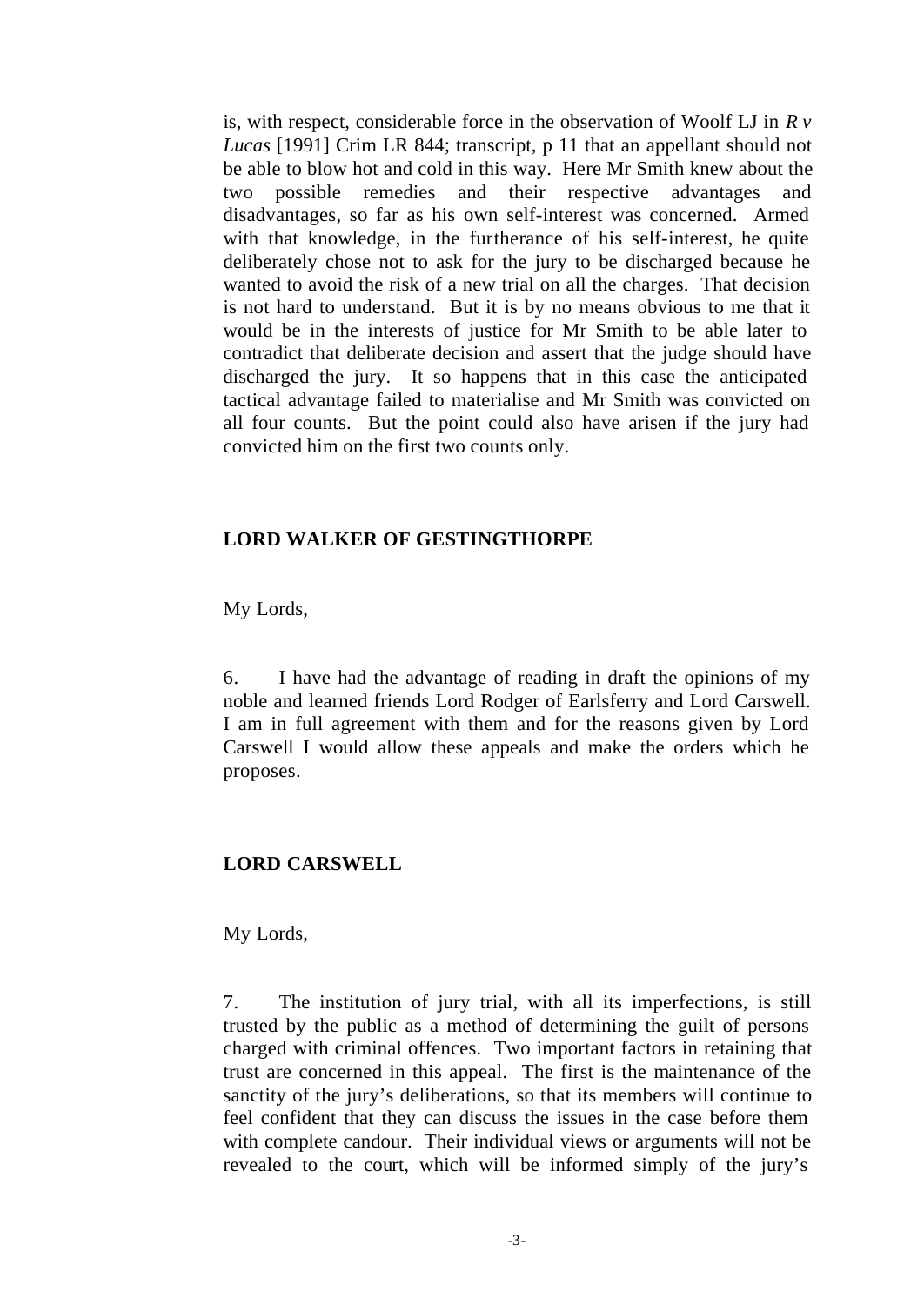laconic verdict. This encourages the collective and cohesive deliberation and reconciliation of differing views which Lord Hobhouse described in *R v Mirza* [2004] 1 AC 1118 at paragraph 143 as an important feature of the jury's work. It also protects individual jurors from exposure to pressure to explain the reasons which had actuated them individually to arrive at their verdicts: *Ellis v Deheer* [1922] 2 KB 113 at 121, per Atkin LJ. The second factor is that in those fortunately rare cases where the court is informed that there has been some misconduct on the part of jurors or irregularity in the way in which their deliberations have been carried out, it should have as effective means as the circumstances will permit of ascertaining what has gone wrong and taking steps to rectify it. The present appeal concerns the second of these factors and the way in which such investigation can be carried out while preserving the first factor intact.

8. The appellants were convicted on 30 May 2002 at the Central Criminal Court after a trial before His Honour Judge Stokes QC and a jury on four counts:

Count 1: conspiracy to cause grievous bodily harm; Count 2: false imprisonment; Count 3: kidnapping; Count 4: murder.

They were each sentenced to imprisonment for life on count 4 and to seven years' imprisonment on each of the first three counts, to run concurrently.

9. The Crown case against the appellants was that the victim Mark Levy was on 27 January 2000 lured by one David Checkley to a house where he was held for a time, before being taken by the appellants in the boot of a car to a wood at Denham, Buckinghamshire, where he was murdered by them. The case depended very largely upon the testimony of an accomplice, Arpit Kumar Patel, who gave evidence for the Crown. The admissibility of his evidence was strongly challenged by counsel for each defendant, and that issue formed the substance of much of the argument before the Court of Appeal, which on 19 December 2003 dismissed the appellants' appeals on all grounds. The issue was not the subject of the appeal before the House, which turned solely on the question of the action taken by the judge on receipt of a complaint from a juror.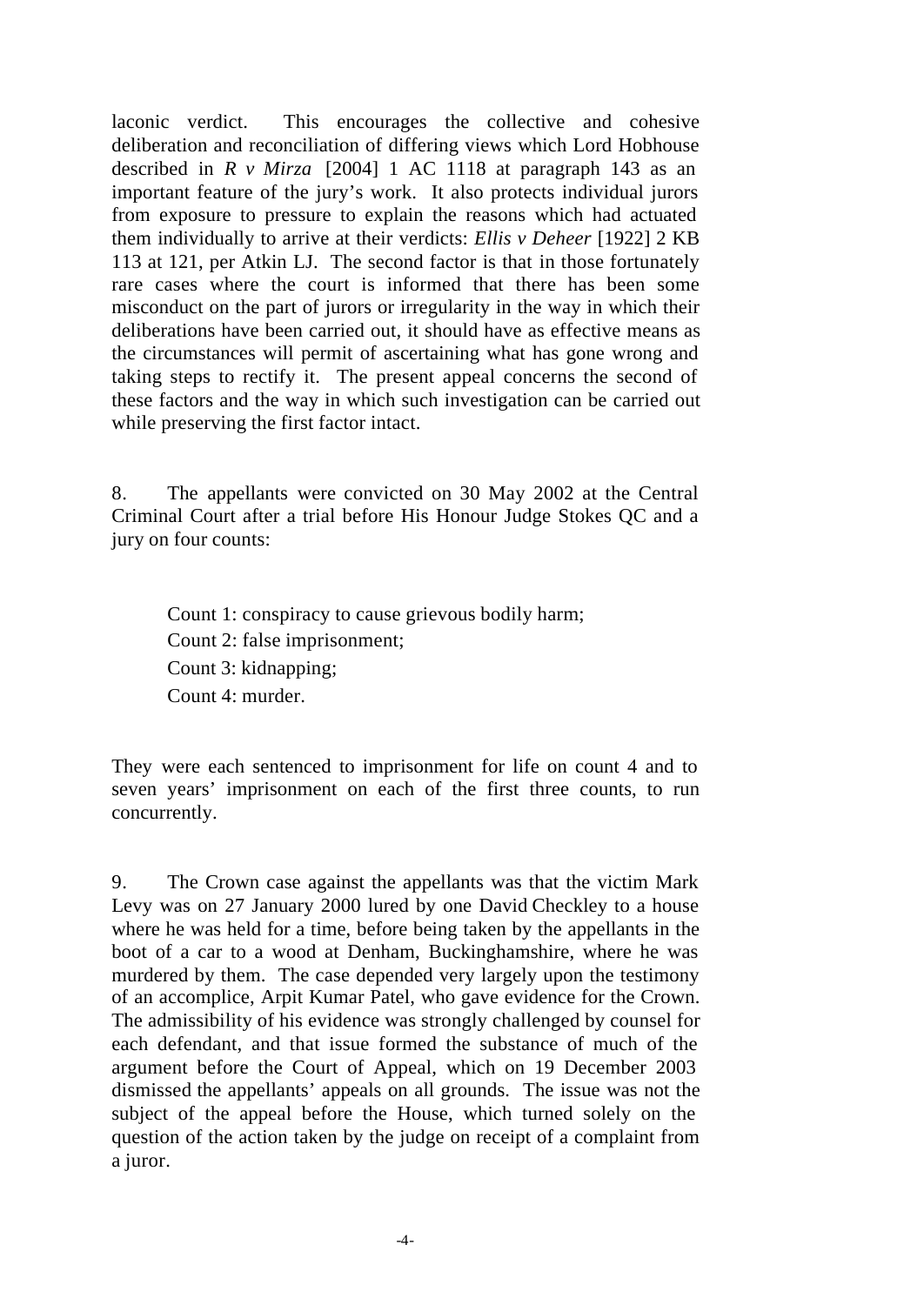10. The trial which ended on 30 May 2002 was a retrial. The appellants and three other defendants had been tried in a trial which lasted for six months in 2001, but ended with the discharge of the jury on account of an irregularity (unconnected with the defendants) before they reached their final verdicts. The appellants were the only two defendants in the retrial, which occupied some three months in 2002. The events after the judge completed his summing up were somewhat protracted. The jury were sent out to consider their verdict on Wednesday 15 May 2002. One juror then took ill and the house of another was burgled, with the result that they did not resume their deliberations until Tuesday 21 May. On that morning the judge assured them that there was no pressure of time and at their request gave them a reminder of the definition of conspiracy. He gave them more directions on the morning of 22 May and they continued their deliberations for that day and the next. On the afternoon of Friday 24 May the judge gave them a majority direction. The jury continued to deliberate on Monday 27 May. The judge had to be elsewhere on 28 May, so there was no sitting that day.

11. On 29 May at 9.30 am a letter was handed to the judge by a member of the court staff. It had been written the previous day by a juror, who gave her name and address in the letter. The text of the letter was as follows :

"My Lord this is my first experience of Jury Service and based on your directions in your Summing Up I feel that it is important that you are made aware of the conducts of certain Jurors during the deliberation process.

In my understanding of your instructions of how to come to a decision, which should be based on the evidence presented in court, I feel that your directions have not been taken into account. I say this because of the behaviour of several jury members during these proceedings, which has greatly concerned me.

I feel that during the deliberating process Jurors are being badgered, coerced and intimidated into changing their verdict to that which a certain group of Jurors deem to be the right verdict regardless of what the evidence shows.

For example, certain jurors would sneer and pour scorn on another juror's verdict by making comments such as:

"The CPS would not have brought the case if they did not think that the defendants were guilty";

"Do you want a re-trial at the tax payers expense";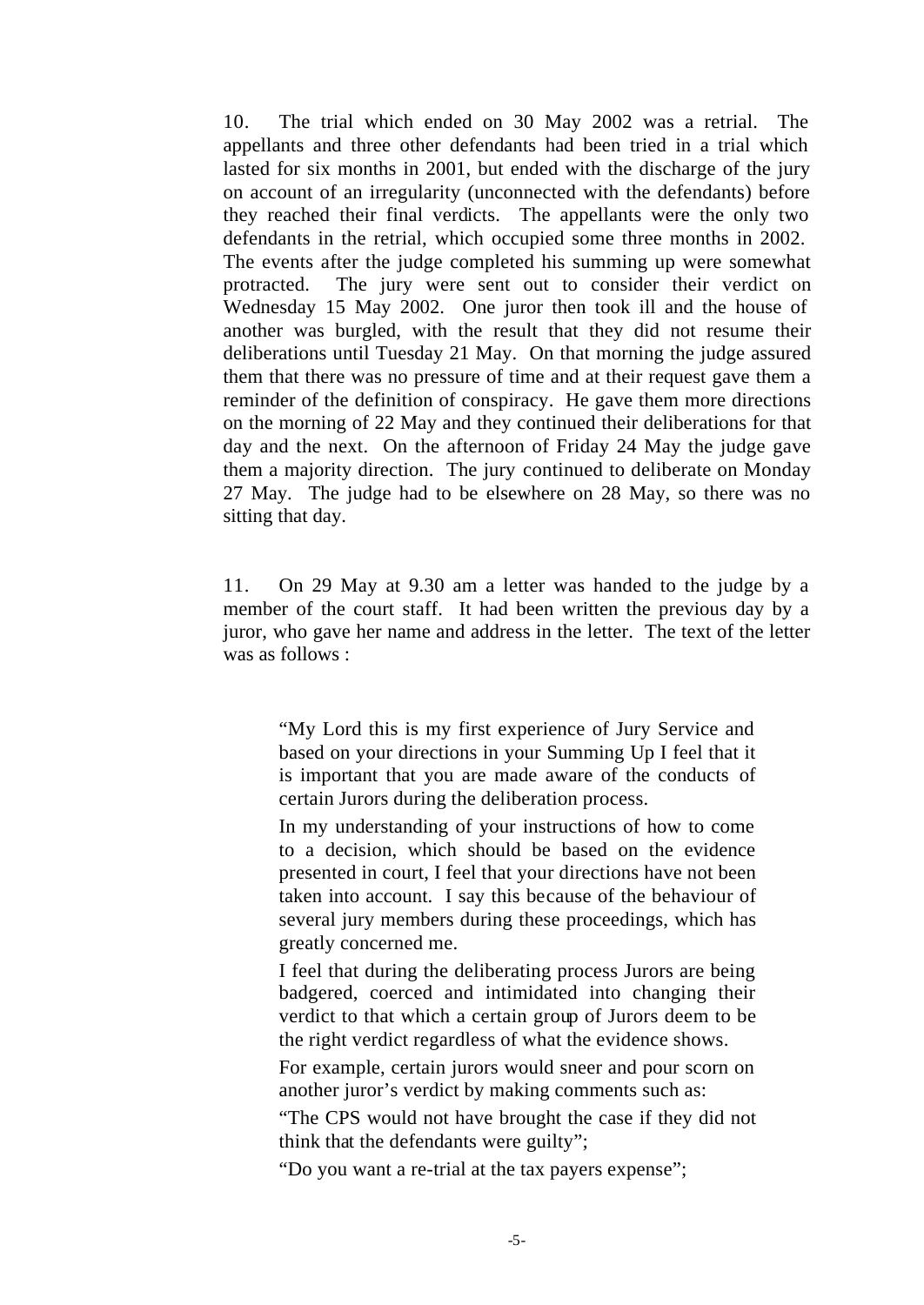Accusing jurors of:-

"Not having any common sense";

"Not looking at the evidence";

"Being afraid of finding the defendants guilty"

I can clearly remember you instructing us not to play detectives and not to speculate. However I feel that almost the entire deliberation process by this group of jurors has been based on speculation and jurors playing detectives, particularly when badgering another juror attempting to get them to change their verdict.

Again here are some examples:-

Asking jurors to explain,

"What has happened to ML's body";

"Why has DC not been charged with murder";

Making statements such as:-

"I do not believe we have been given the whole story about the money";

"I believe its more than the money. There must be other things we don't know about";

"Even if they are not guilty do you really want these people to go free";

"They can always appeal";

My grave concerns arise because I have seen how this group has used what they believe to be their knowledge of the law to influence and intimidate other jurors by making statements such as:

"In my opinion the defendants should prove their innocence, I don't believe that the prosecution should have to prove that they are guilty";

"These defendants have not made any attempts to prove their innocence";

"The Law is wrong";

"I don't need firm evidence I can give a guilty verdict on circumstantial evidence alone";

"If they are guilty and we find them innocent they would have got away with it, but if they are innocent and we find them guilty they can always appeal";

"Their appeal will be heard by three experienced judges";

One juror commented that on asking a friend who is a barrister about the points of law that the judge might apply to the indictments, it was stated that the judge might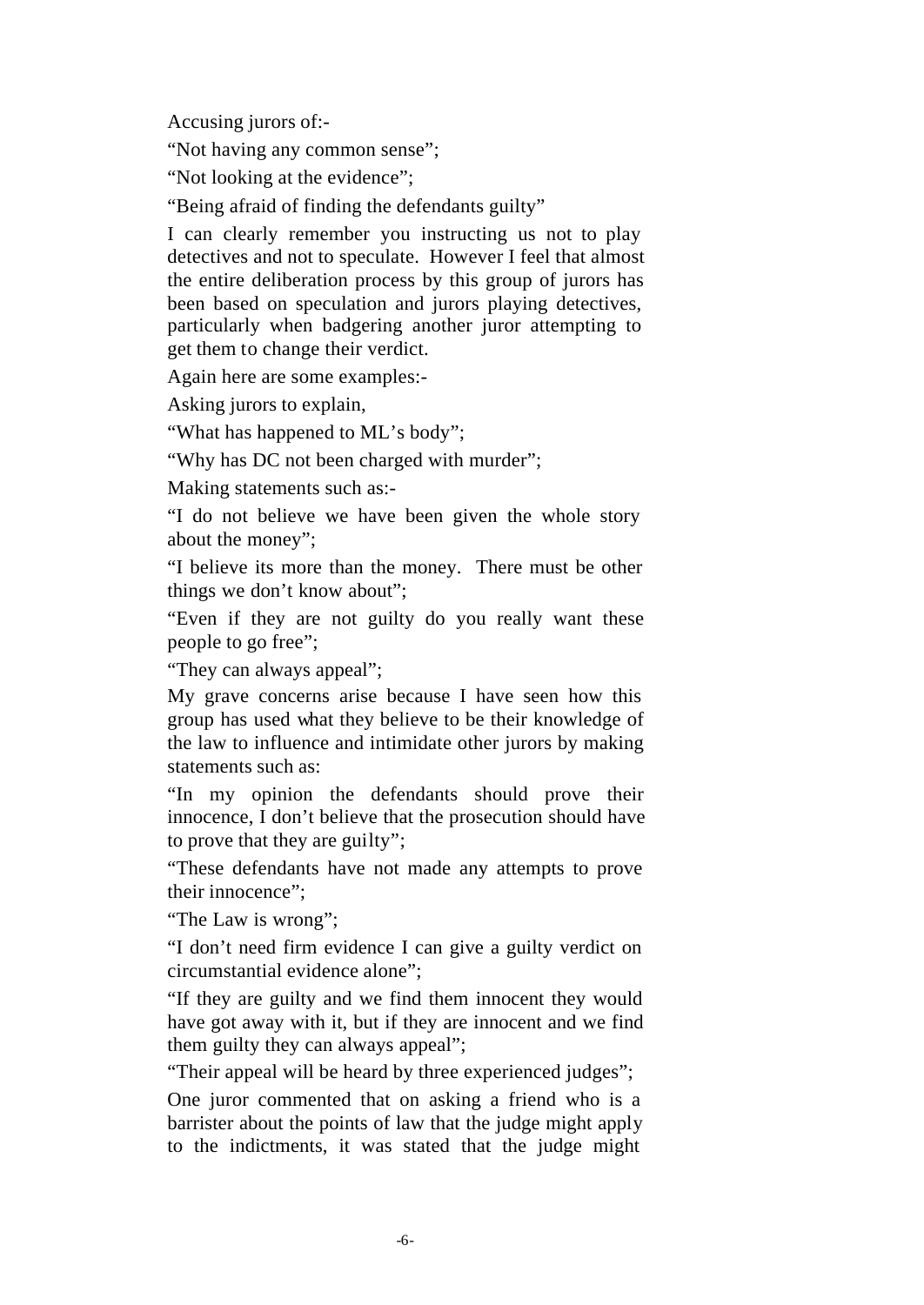decide to throw out the whole case if a majority was not reached on all counts.

"if the case is thrown out the past three months would have been for nothing";

I find the whole idea of bargaining with jurors to influence their votes totally unacceptable because this is not what I understood the judicial system to be about.

The incident I am referring to occurred when two members persuaded other jurors to change their verdict to give a majority on the 1st and 2nd indictment on the promise that they will in turn change theirs on the 3rd and 4th indictment. Stating that indictment 1 and 2 are less serious than 3 and 4 therefore the defendants would not serve any further time. Also stating by doing this we can quickly finish the case, as a certain juror needed to get back to work.

Jury members who have been subjected to these tactics have actually indicated to me that they have had enough and are prepared to change their verdict.

On more than one occasion particular jurors have felt so pressurised by the group that they have asked me to help and support them in defending their decision on the verdict, but I felt helpless to assist.

I have agonised and thought long and hard about what I should do about this appalling and dreadful situation. I feel very strongly about what has been happening during the deliberation and believe that some of the jurors have behaved disgracefully in trying to secure the verdict they are convinced is the proper one.

Because of what has taken place, in my opinion, any resulting verdict would not be a true representation of what all the jurors truly believe.

I do not know what action can be taken at this stage but I felt that I needed to document my concerns and draw this matter to your attention."

12. The judge furnished copies of the juror's letter to counsel and saw them in his chambers, in the absence of the defendants. He invited submissions from counsel and Mr Black QC for the Crown suggested that he should give them a "powerful direction" to act on his instructions on the law and remind them of their duty to follow their own beliefs in the light of the oath they had taken. The judge indicated that that was the view which he had himself provisionally formed. Mr Blunt QC on behalf of Smith referred to the risk of a corrupt verdict, that verdicts of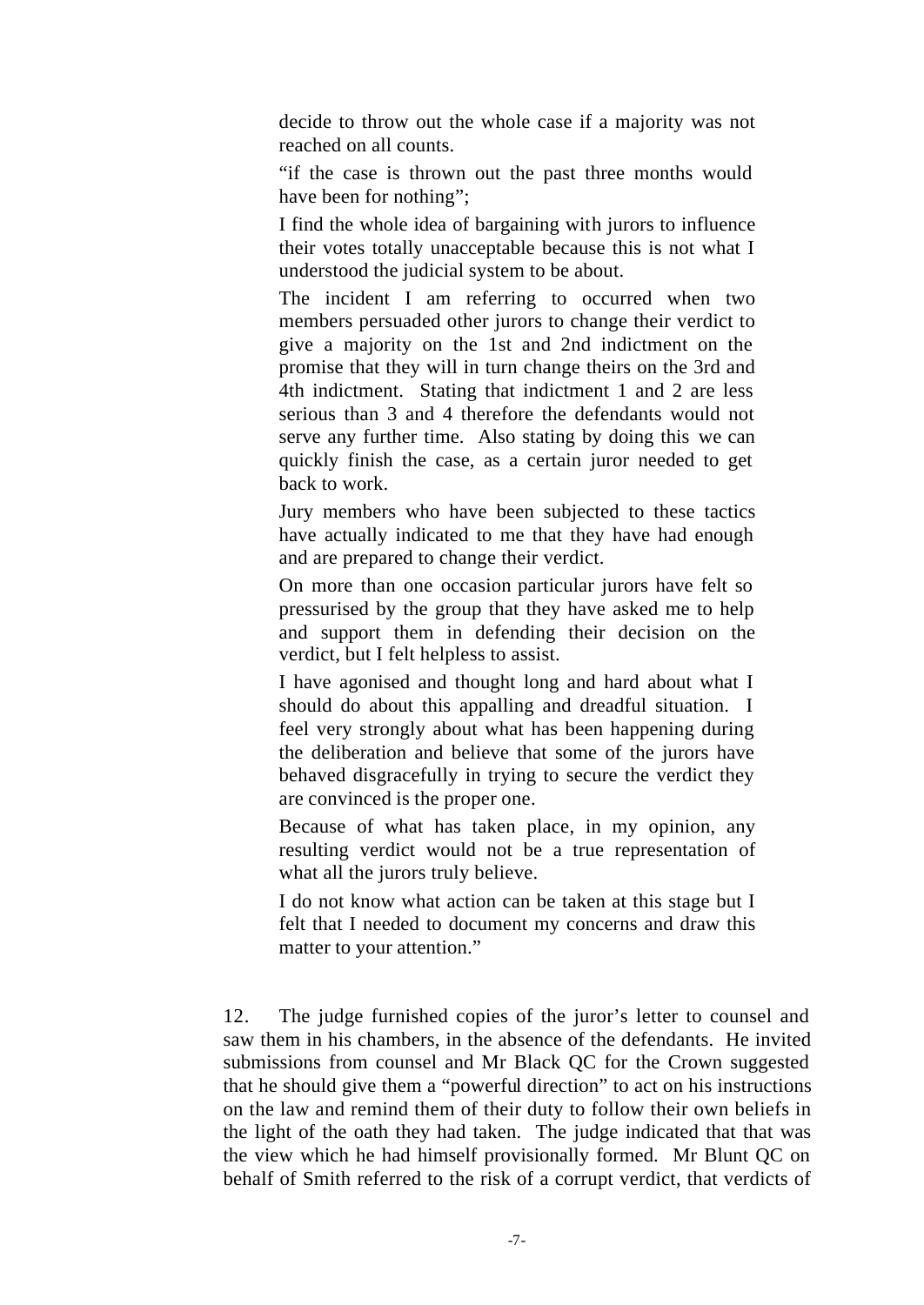guilty on counts 1 and 2 could be returned in exchange for not guilty verdicts on counts 3 and 4. He and Mercieca's counsel asked for and were given an opportunity to take their clients' instructions. It appears from the material before the Court of Appeal that if it were not for tactical considerations Mr Blunt would have sought the discharge of the jury, on the ground that a direction from the judge would not succeed in putting right the jury's approach to the case. The tactical consideration which prevailed with him was that if the jury, as counsel expected, convicted on counts 1 and 2 but either acquitted or disagreed on counts 3 and 4, his client could escape conviction on the more serious counts. He so advised Smith, who agreed to the course which the judge had proposed and which counsel for this reason recommended. Mercieca also consulted with his counsel, but there was no evidence as to why he agreed to the course proposed.

13. A short time later the hearing resumed, in open court in the absence of the jury. Counsel informed the judge that they were in agreement with his proposed course of giving the jury a further direction and discussed the matters which might be included. The judge then recalled the jury and addressed them in the following terms:

"I am very sorry to have kept you waiting so long this morning, members of the jury. It is perhaps appropriate for me to say a few words to you at this stage of the trial. Each of you has taken an oath to return true verdicts according to the evidence. Nobody must be false to that oath, but you do have a duty not only as individuals but also collectively. That is the strength of the jury system and each of you takes into the jury box with you your individual experience and wisdom. As I said to you before, your task is to pool that experience and wisdom and you do that by giving your views and listening to the views of others. There must necessarily be discussion, argument, and give and take, within the scope of your oath and that is the way in which agreement is reached.

If, unhappily, ten of you cannot reach agreement you must say so. Do not allow yourself, please, to be bullied or cajoled into giving a verdict that you do not agree with. That is most important. Do not worry about it in the sense that this trial has taken a long time: it has taken three months and if we do not reach verdicts three months will have been wasted. These things happen. You must not think like that; nor as to what might happen, whether there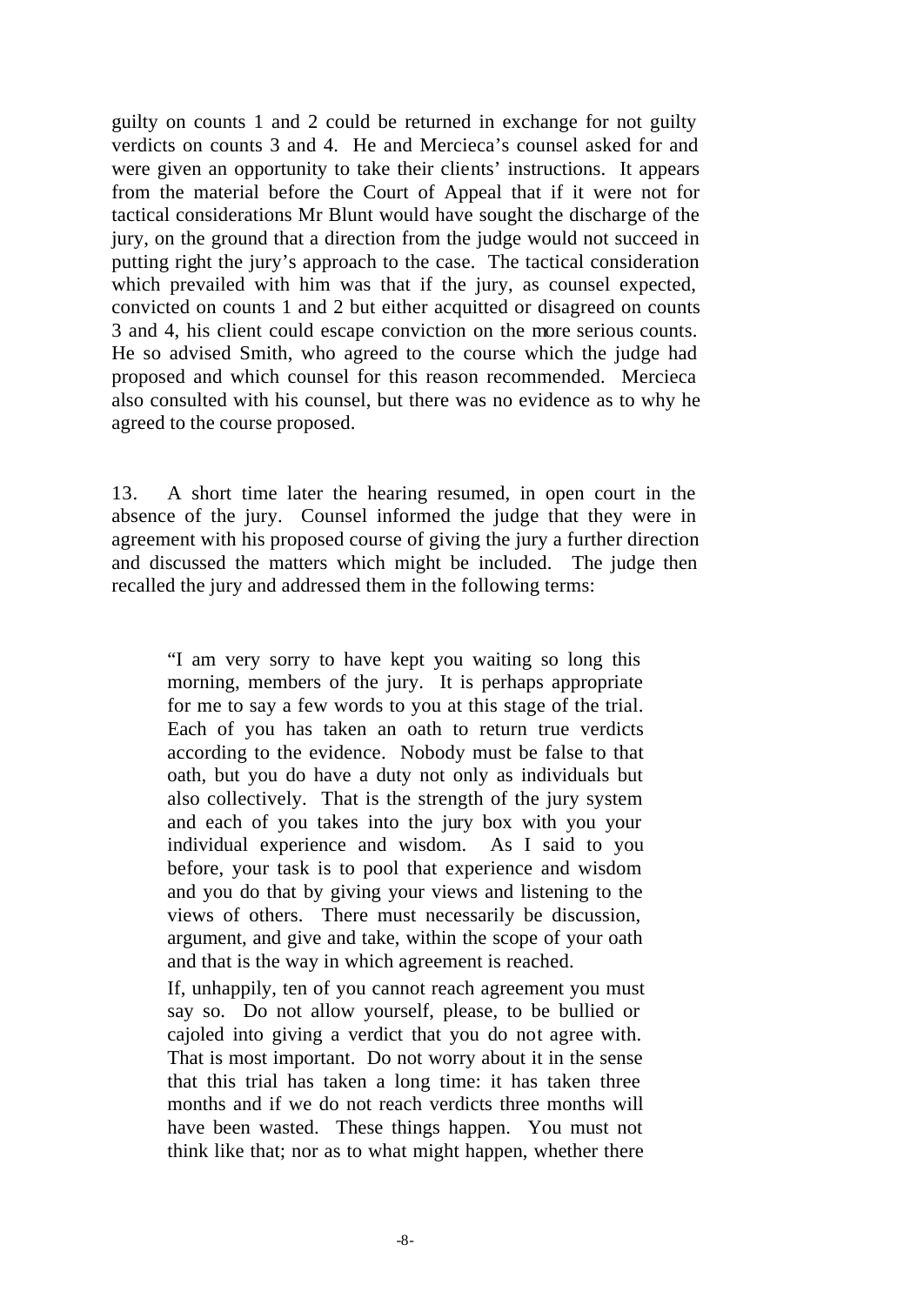would be a retrial. All those are irrelevant matters so put them, please, out of your minds completely.

It is perhaps fair and appropriate I should remind you that the prosecution bring the case against these accused. They must prove the case. It is not for the defendant to prove his innocence and I remind you that the prosecution must make you satisfied beyond all reasonable doubt of a defendant's guilt. Suspicion, strong suspicion, will not do; you must be sure.

Finally, resist the temptation to speculate and keep your eye on the ball. Resist the many opportunities and temptations that exist in this case to be distracted. It is your views, and your views alone, that count.

So with that further direction, which it seems to me right that I should give you, bearing in mind it is a long time since I addressed you, will you please retire once again and consider your verdicts in this case. Thank you."

The jury then retired again at 11.35 am on 29 May and continued their deliberations. At 2.55 pm they returned to court, having sent a note to the effect that they had reached a majority verdict on two of the counts but not on the other two and required further instructions. The judge asked them to continue considering their verdicts for a period. They separated overnight and resumed on the morning of 30 May. At 12.30 pm they sent a note reaffirming that they had agreed on two counts but could not reach verdicts on the remaining two. The court commenced to assemble, assuming from the terms of the note that a verdict would be taken on two counts and the jury would then be discharged. Before the jury came in, however, they sent a further note stating that verdicts had been reached on all counts. They came into court at 12.44 pm and returned majority verdicts of guilty against both defendants on each count.

14. The Court of Appeal (Buxton LJ, Goldring and Mackay JJ) held, following the views expressed in *R v Young* [1995] QB 324, 330, that the judge was precluded by the terms of section 8(1) of the Contempt of Court Act 1981 from carrying out an investigation into irregularities alleged to have occurred in the jury room. He was faced with the alternative of discharging the jury or giving a further direction and could not be criticised for choosing the latter course, the more so since counsel had expressly agreed that that was preferable.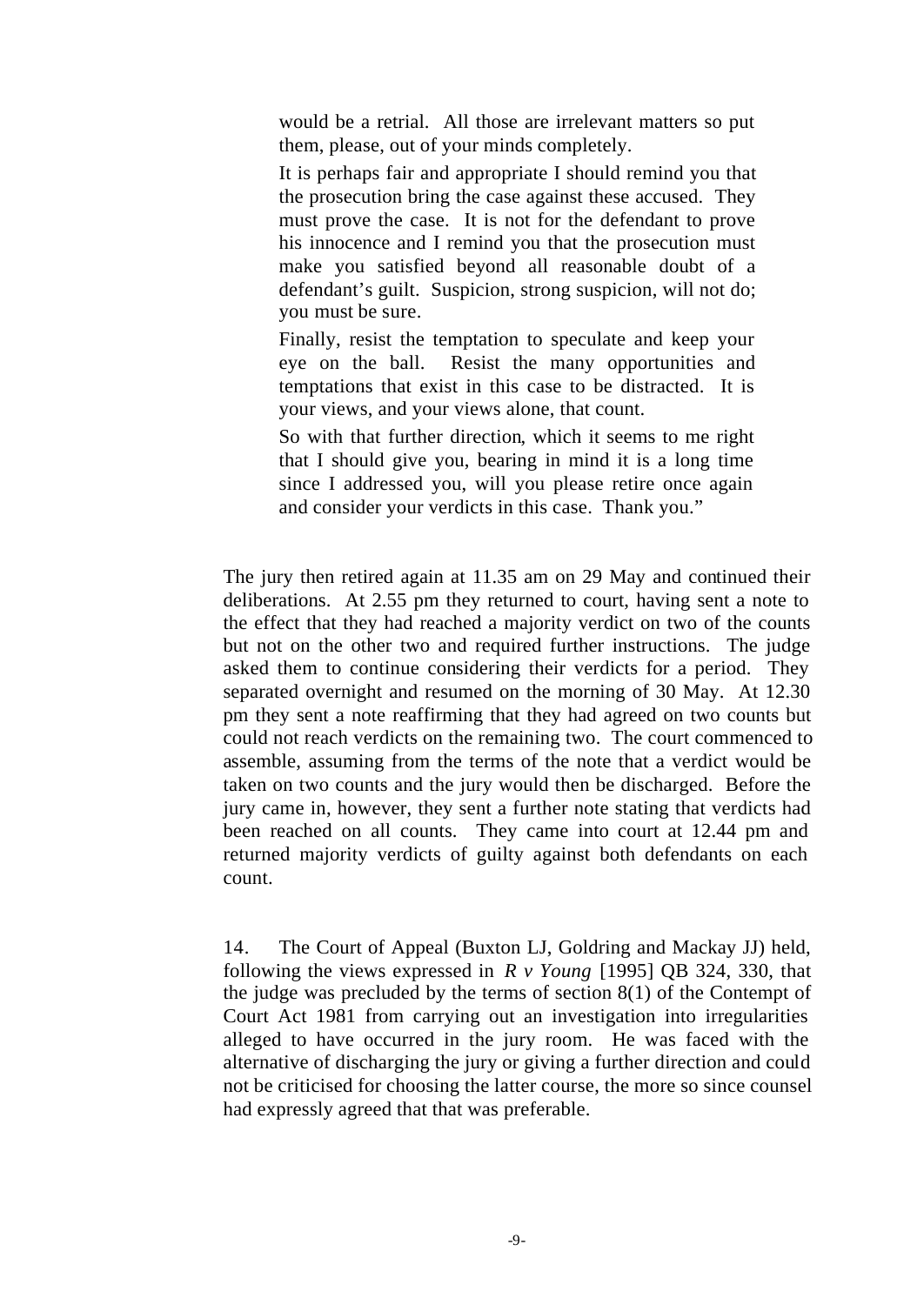15. On 22 January 2004 this House gave judgment in *R v Mirza*  [2004] UKHL 2, [2004] 1 AC 1118, in which it was held, disapproving the observations in  $R \vee Young$ , that section 8(1) of the Contempt of Court Act 1981 did not have the effect of preventing the judge from conducting an investigation into the events which took place in the jury room. Buxton LJ sent a note to counsel dated 2 February 2004, stating that in the light of  $R \nu$  *Mirza* the court's reasoning in paragraphs 82 to 84 of its judgment based on section 8(1) was incorrect, but the court still was of the opinion that the judge's action was correct. He summarised its view as follows:

- 1. It was in practical as well as legal terms impossible to conduct an enquiry [judgment, §86]
- 2. It was for the trial judge to decide what course to take, and whether the remedy that he adopted would achieve the delivery by the jury of verdicts reached on a proper basis [judgment, §§ 88 and 93]
- 3. The court found that the judge's course in the present case, assessed on that basis, was not wrong [judgment, §93]

There is nothing in *Mirza* that casts doubt on that approach. Although the House held that enquiry of the jury by the trial judge was permissible, it did not hold or suggest that such enquiry was required in every case; and Lords Hobhouse (at § 148(a) and Rodger (at §§ 156 and 157) made specific reference to the continuing discretion and judgement of the trial judge."

The Court of Appeal was not at that time minded to certify questions for an appeal to your Lordships' House, but after receipt of further written submissions it did on 5 April 2004 certify the following points of law:

"(a) When a member of the jury sends to the trial judge in the course [of a trial a letter criticising the conduct] of other members of the jury in terms that suggest, or might arguably suggest, bias on their part, and it is accepted that the letter has been written in good faith, is the judge obliged as a matter of law (whether by the application of the opinions of their Lordships in *R v Mirza* [2004] 2 WLR 201 or otherwise) to question the members of the jury about the criticisms before deciding that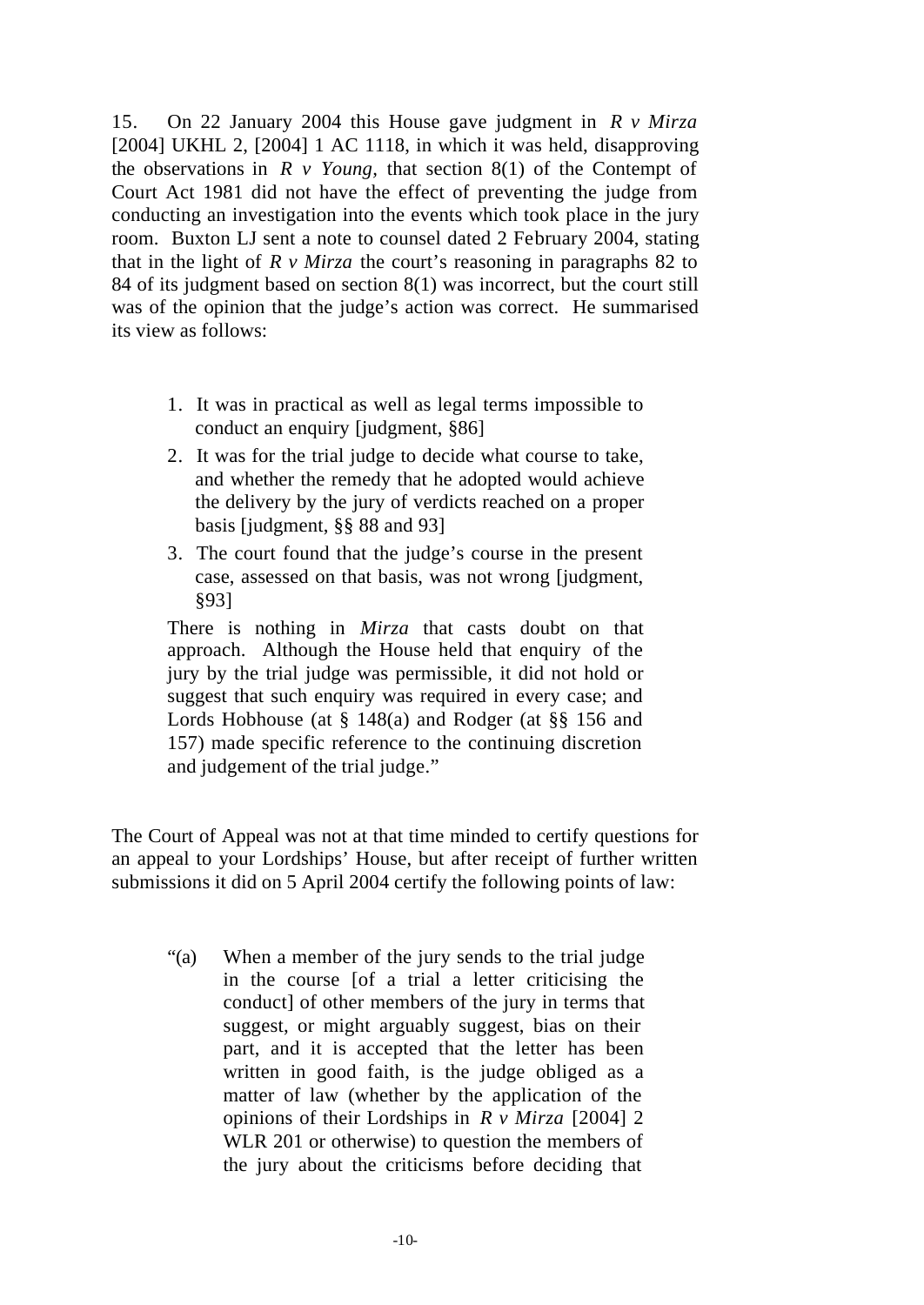the delivery of lawful and unbiased verdicts by the jury can be achieved by the giving of a further direction rather than by discharging the jury?

(b) Is the position different if counsel representing the accused, on being consulted by the judge on the receipt of the letter, agree with the judge that the problem can properly be resolved by the giving of a further direction without further enquiry of the jury and accordingly that the jury should not be discharged."

Leave to appeal was refused, but on 11 October 2004 the Appeal Committee gave leave to appeal to the House of Lords.

16. The principles of the common law relating to inquiry into the verdicts of juries and matters which may affect the propriety of the manner in which they reach their verdicts have been rehearsed in *R v Mirza*, particularly in paragraphs 94 to 107 of the opinion of Lord Hope of Craighead, and it is unnecessary for me to repeat what their Lordships have said there. It may nevertheless be helpful if I set out in a series of brief propositions how the law stands, prior to considering how a judge should approach a situation such as that encountered in the present case:

- (1) The general rule is that the court will not investigate, or receive evidence about, anything said in the course of the jury's deliberations while they are considering their verdict in their retiring room: *Ellis v Deheer* [1922] 2 KB 113, 117-118, per Bankes LJ; *R v Miah* [1997] 2 Cr App R 12 at 18, per Kennedy LJ; *R v Mirza,* paragraph 95, per Lord Hope of Craighead.
- (2) An exception to the above rule may exist if an allegation is made which tends to show that the jury as a whole declined to deliberate at all, but decided the case by other means such as drawing lots or tossing a coin. Such conduct would be a negation of the function of a jury and a trial whose result was determined in such a manner would not be a trial at all: *R v Mirza,* paragraph 123, per Lord Hope of Craighead.
- (3) There is a firm rule that after the verdict has been delivered evidence directed to matters intrinsic to the deliberations of jurors is inadmissible. The House so held in *R v Mirza,*  affirming a line of cases going back to *Ellis v Deheer*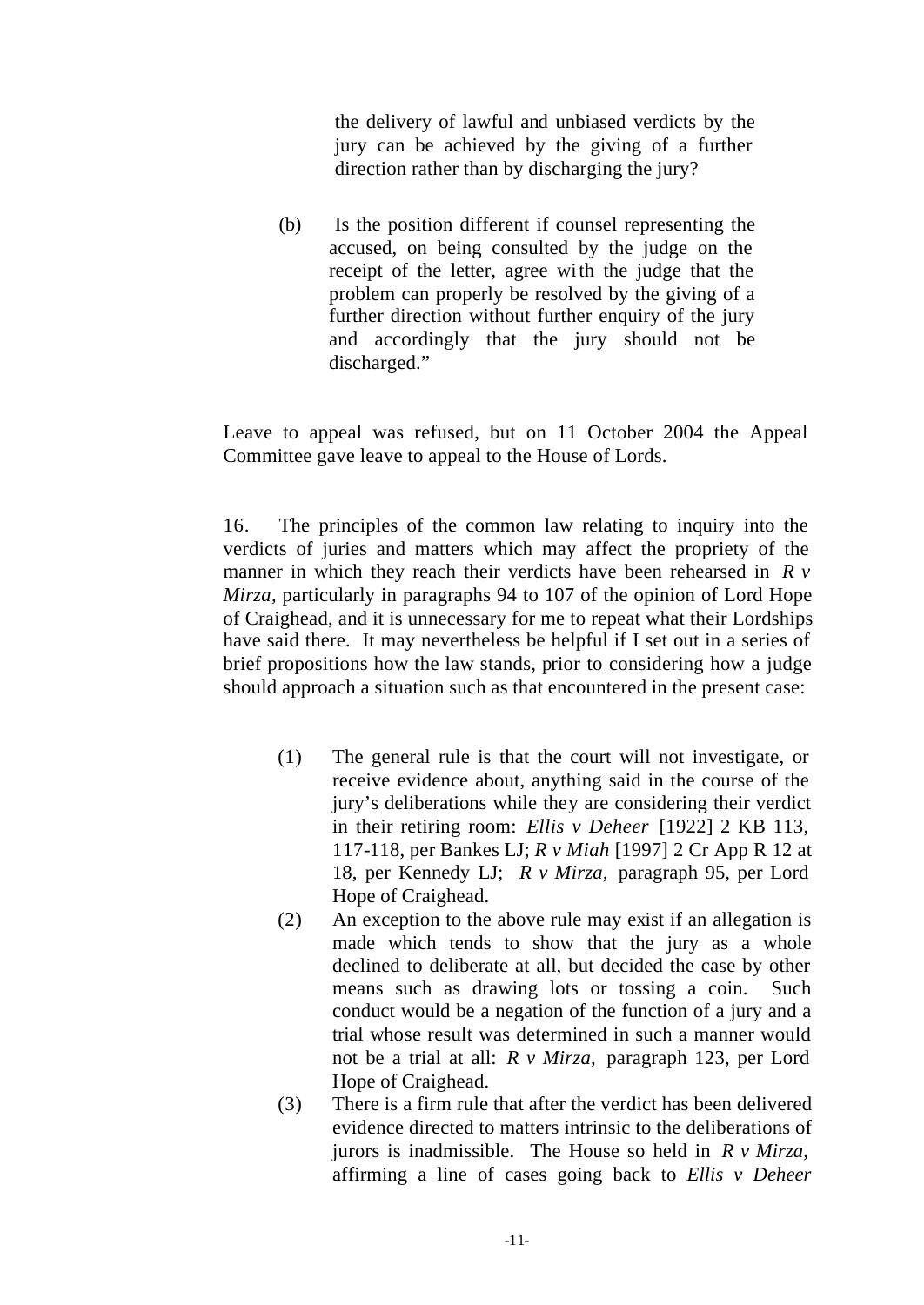[1922] 2 KB 113 and *R v Thompson* (1961) 46 Cr App R 72.

- (4) The common law has recognised exceptions to the rule, confined to situations where the jury is alleged to have been affected by what are termed extraneous influences, eg contact with other persons who may have passed on information which should not have been before the jury: see such cases as *R v Blackwell* [1995] 2 Cr App R 625 and *R v Oke* [1997] Crim LR 898.
- (5) When complaints have been made during the course of trials of improper behaviour or bias on the part of jurors, judges have on occasion given further instructions to the jury and/or asked them if they feel able to continue with the case and give verdicts in the proper manner. This course should only be taken with the whole jury present and it is an irregularity to question individual jurors in the absence of the others about their ability to bring in a true verdict according to the evidence: *R v Orgles* [1994] 1 WLR 108.
- (6) Section 8(1) of the Contempt of Court Act 1981 is not a bar to the court itself carrying out necessary investigations of such matters as bias or irregularity in the jury's consideration of the case. The members of the House who were in the majority in *R v Mirza* all expressed the view that if matters of that nature were raised by credible evidence the judge can investigate them and deal with the allegations as the situation may require: see the opinions of Lord Slynn at paragraphs 50-51; Lord Hope of Craighead at paragraphs 92, 112 and 126; Lord Hobhouse of Woodborough at paragraphs 141 and 148; and Lord Rodger of Earlsferry at paragraph 156.

17. None of their Lordships specified the steps which it is open to the trial judge to take in the last-mentioned type of case, and the issue now before the House is the nature of the inquiry which can properly be made and the extent to which, if at all, it is permissible to question jurors about matters which took place during their deliberations. Counsel for the appellants submitted that the judge in the present case was obliged to question the members of the jury about the criticisms made in the juror's letter. In the absence of such inquiry he had to assume the truth of the contents, in which case further direction would not have been sufficient and discharge of the jury was the only option open to him. Alternatively, it was submitted that if it could have been a sufficient course to give a further direction, that which was in fact given was insufficient in the circumstances.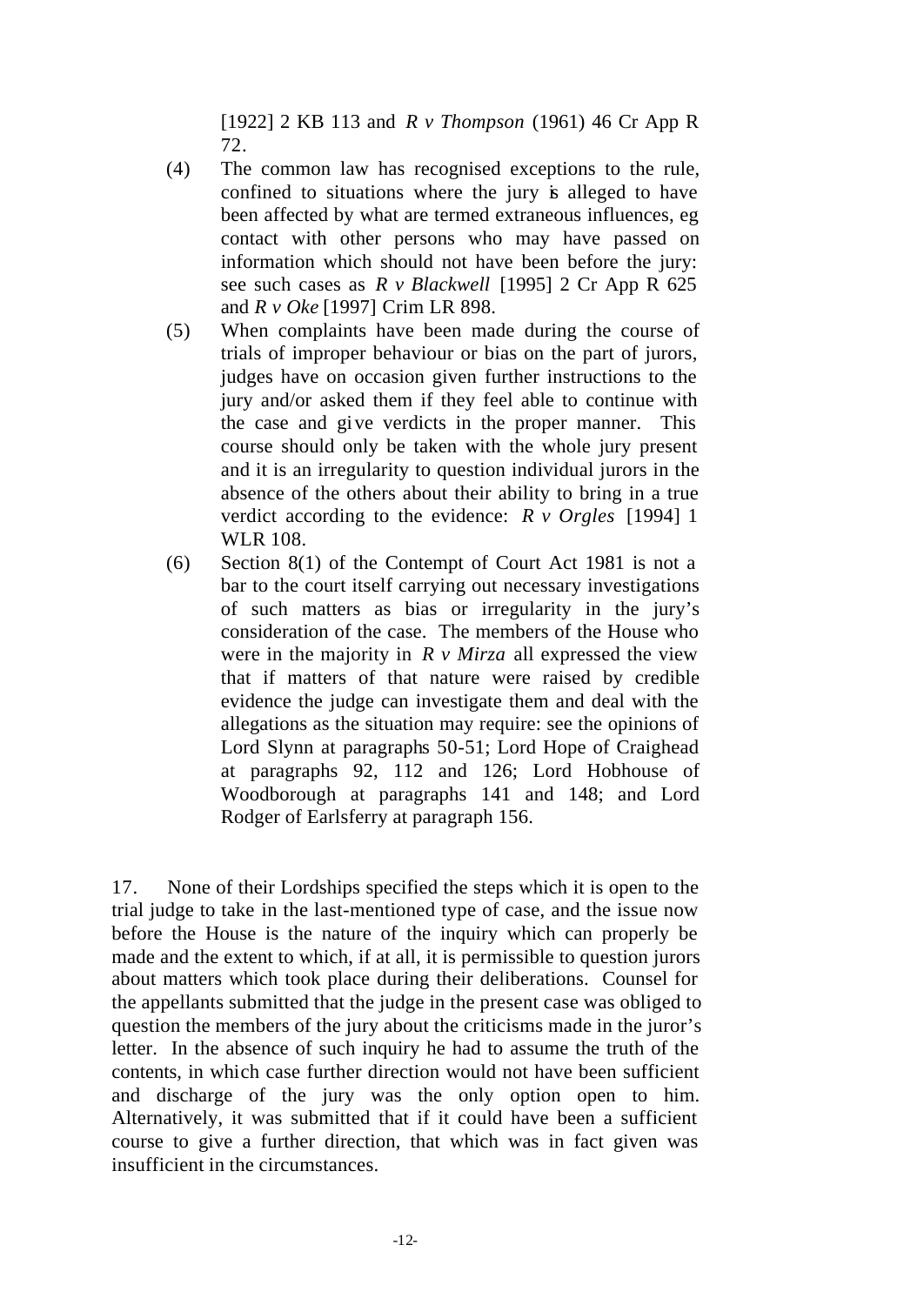18. Counsel for Smith in the Court of Appeal summarised his complaints about the juror's letter in his skeleton argument in the following terms, which were substantially adopted in the argument for the appellants before your Lordships:

"The letter showed that the key elements of the judge's summing-up had been wilfully ignored and his directions of law flagrantly disobeyed in that:

- Legal directions had not been taken into account;
- The burden and standard of proof had been reversed by jurors;
- Irrelevant matters had been taken into consideration;
- Jurors were speculating rather than considering the evidence;
- Improper pressure had been placed on jurors to return verdicts on all counts because of an erroneous belief that there would have to be a retrial unless verdicts were returned on all counts;
- The verdicts were not true verdicts according to the evidence."

I would accept without hesitation that the allegations, if true, contained evidence of misconduct which required the judge to take action. I am less convinced that they amounted to a charge of bias on the part of some jurors, as Miss Montgomery QC contended. Some jurors, according to the letter, had made up their minds about the defendants' guilt and were trying to overbe ar other members of the jury. It does not follow that they entertained any hostility against the defendants sufficient to amount to bias against them, rather than a strong opinion which they were pressing upon the others in a manner which might be criticised. There is no doubt, however, that the letter contained allegations which did amount to charges that some jurors were disregarding the judge's directions on the law, were indulging in speculation contrary to his instructions and were engaging quite improperly in horse-trading over verdicts on the several counts. In view of the conclusion which I have reached in respect of these allegations I do not find it necessary to pursue further the question of possible bias.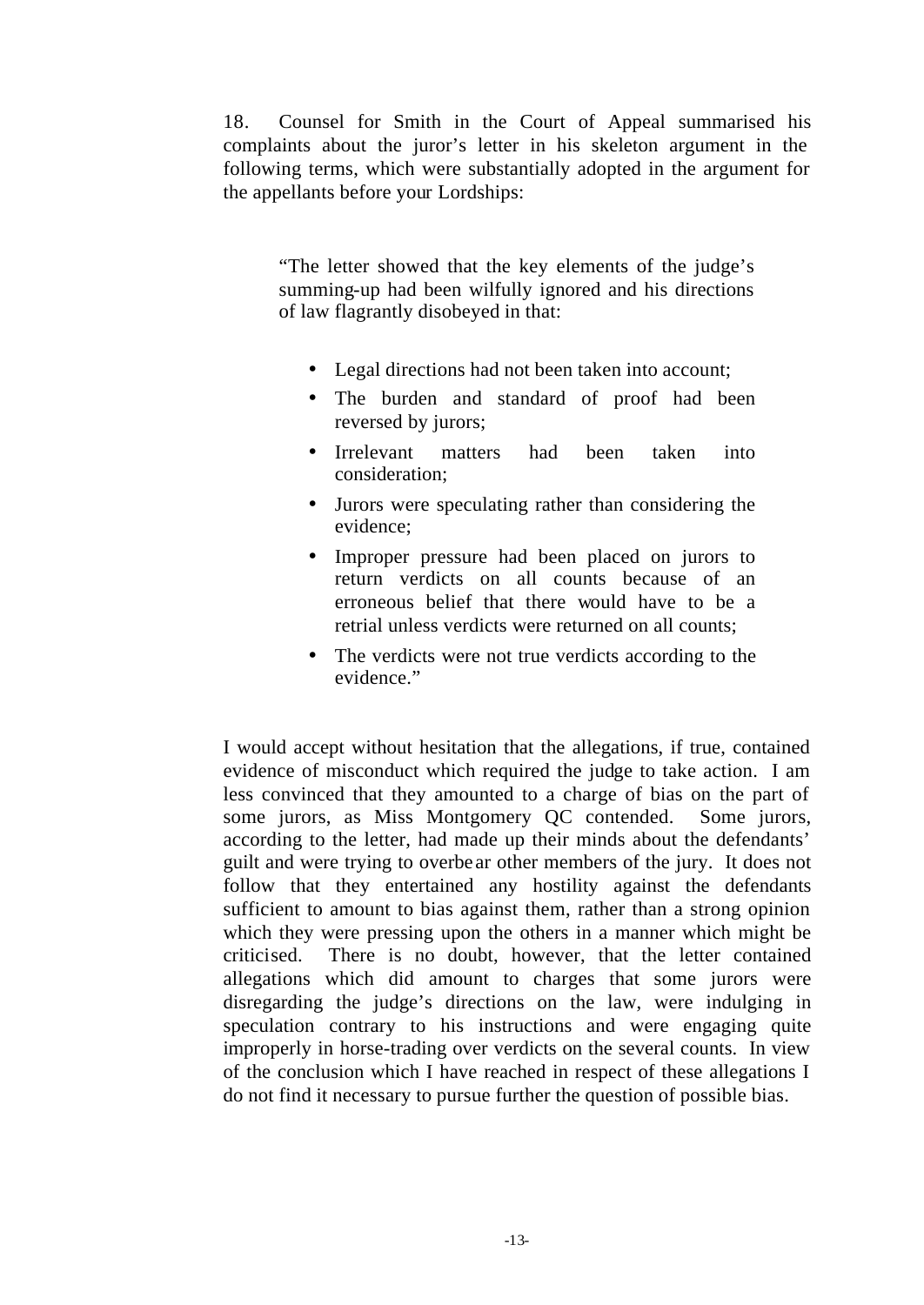19. The letter contained the juror's name and address and from that fact and from internal evidence bore the indications of authenticity as a genuine letter from a juror concerned about the conduct of other members of the jury. Unlike the situation in *R v Robinson* [2002] EWCA Crim 2489, where the judge prepared questionnaires designed to ascertain whether any of the jurors had written an anonymous letter sent to him by post, I think that the judge in the present case was correct in assuming the authenticity of the letter and proceeding on that basis.

20. I am unable, however, to accept that it would have been appropriate for him to question the jurors about the contents of the letter, let alone that he was obliged in law to do so. If he had gone into the allegations, he would inevitably have had to question them about the subject of their deliberations, whether the appellants were guilty of any of the offences charged. In my opinion the common law prohibition against inquiring into events in the jury room certainly extends to matters connected with the subject matter of the jury's deliberations, and I do not find anything in the opinions in *R v Mirza* to cast doubt upon that basic proposition. I do not think that it is necessary or desirable to attempt to draw up a precise definition of the situations in which it would be legitimate for the judge to question jurors. There may be some matters into which the judge can and should inquire in this way, for example, an allegation that a juror has used a mobile telephone to make a call from the jury room, but I should prefer to leave for future decision the limits of any such inquiry.

21. My second reason for holding that it would not have been appropriate for the judge to question jurors in this case is concerned with the probable usefulness of such a course and the effect which such questioning was likely to have upon the jury's further consideration of the case. Where, as here, the juror's communication alleged wilful misconduct on the part of certain jurors and deliberate disregard of the judge's directions on the law, the prospects of obtaining satisfactory answers to questioning would have been rather limited. If the jury were questioned as a body, it is not very likely that the members against whom misconduct was alleged would be willing to admit it, and there could be a conflict of evidence which would be very difficult to resolve. An attempt to question separately the juror who wrote the letter, as suggested by Mr Sweeney QC for Mercieca, would lead to her identification as the complainant and possible recriminations in the jury room. Even if she were not separated or identified, there could well have been suspicions, perhaps a witch-hunt and a confrontation, and at worst intimidation and coercion, when the jury resumed its deliberations. None of that would conduce to the jury's reaching a calm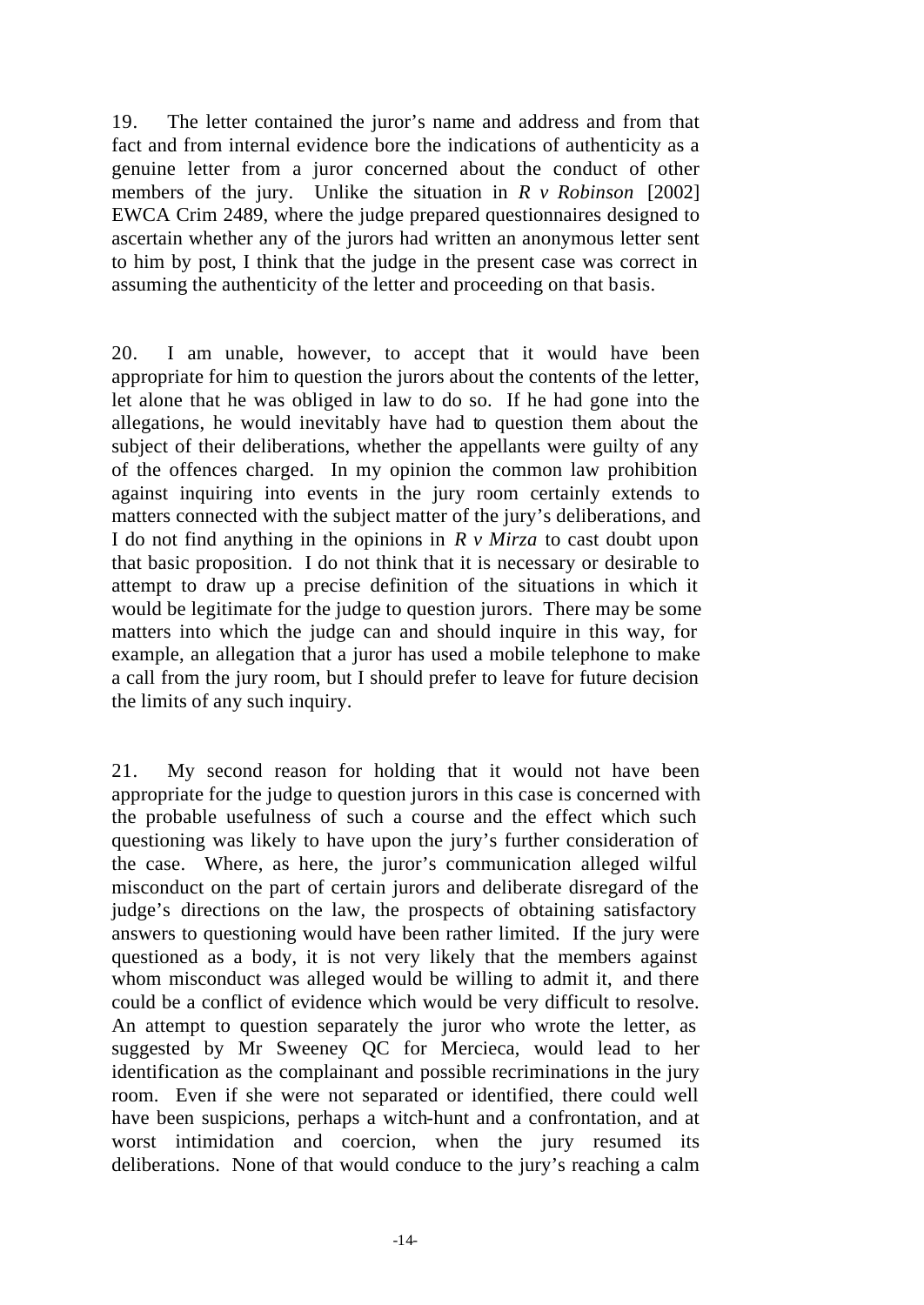and harmonious decision by genuine agreement. I accordingly consider that questioning the jurors, even if it were within legitimate bounds, would have been likely to make the situation worse rather than better. I do not consider that issuing a questionnaire of the type used in *R v Robinson* [2002] EWCA Crim 2489 would have been an appropriate expedient in this case.

22. The judge was accordingly left with the choice of two courses of action, to discharge the jury or to give them further instruction, on the lines of the familiar direction set out in *R v Watson* [1988] QB 690, reemphasising their duty to carry out their discussion with proper give and take. The judge took the latter course and I consider that it was justified in the circumstances. There is no suggestion in the recorded discussion that he was over-influenced by the waste of time and resources that would result from discharging the jury and he was at pains to remind the jury on various occasions that they need not feel under any time pressure. It does not appear from the terms of the letter that the jurors who were being pressed to change their verdicts as part of a bargain had committed themselves irretrievably, and it was justifiable to hope that if lectured sufficiently sternly the jury would confine their deliberations within the proper bounds of discussion.

23. The judge was entitled to be fortified in taking this course by the explicit assent and encouragement of the appellants' counsel. It is clear, however, that the ultimate responsibility was his to determine what course to take. Not only was he not bound to take the action which counsel agreed, but if he thought that another course was the correct one he was obliged to follow that, regardless of the urgings of counsel. It might perhaps be regarded as surprising that the law should permit a party to assent to one course, and indeed encourage the judge to take it, then to complain on appeal that he was incorrect to do so. As Woolf LJ said of a comparable volte-face in *R v Lucas* [1991] Crim LR 844:

"The appellant had himself been made aware of the contents of the note. He, having been made aware of the contents of the note through his counsel, did not dissent from the course proposed by the judge, namely to take a verdict. As was pointed out in argument, for him now to seek to challenge that verdict means that he waited to see whether the verdict was favourable or not, and only sought to challenge the right of the jury to bring in a verdict when he has ascertained, in relation to one count, that the verdict is unfavourable to him. It cannot be satisfactory that in a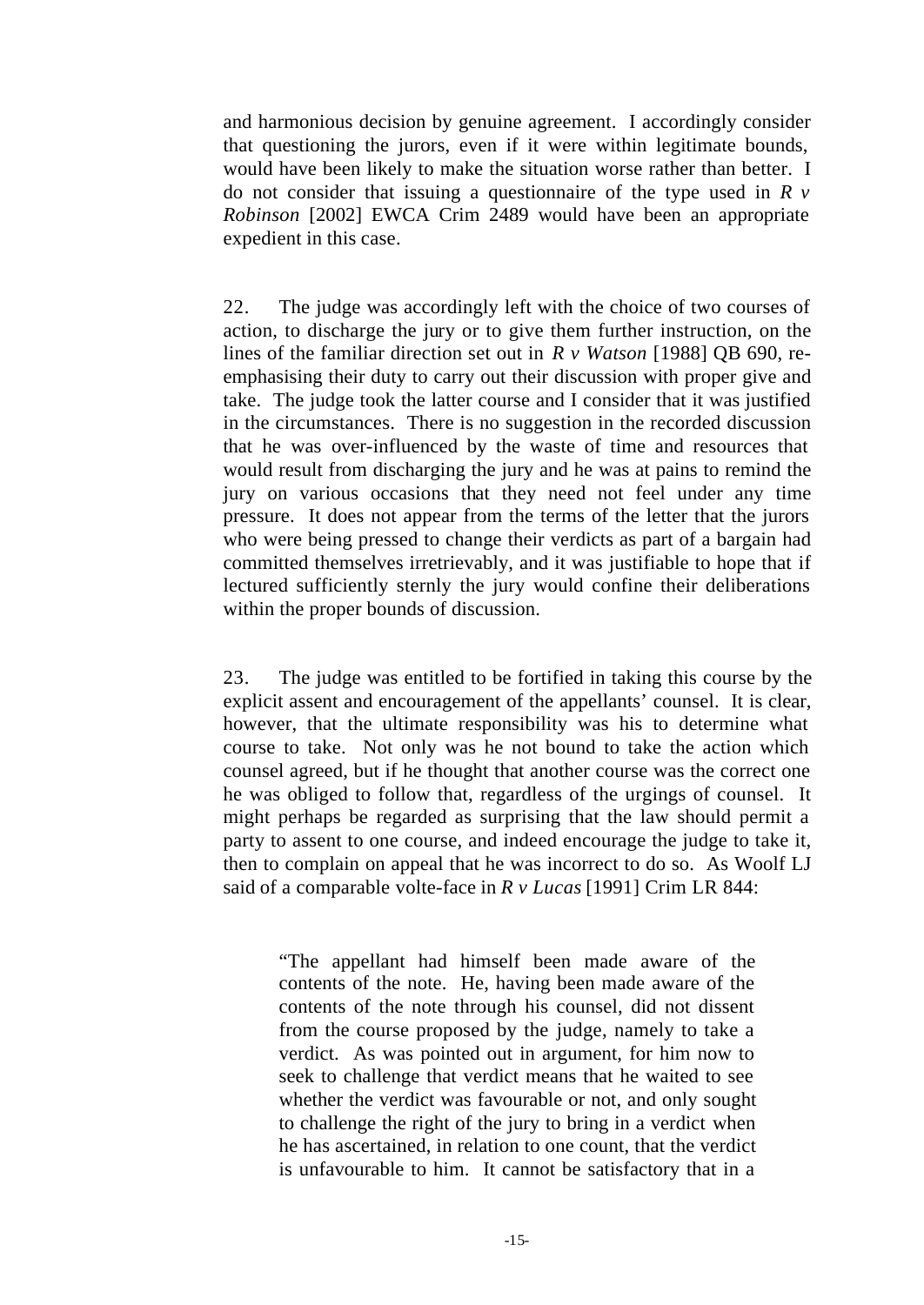situation of this sort an appellant should blow hot and cold, albeit through counsel."

The appellants' counsel met this by arguing before the House that the doctrine of waiver could not operate and that it was permissible for them now to contend that the judge had taken the wrong course. Mr Perry for the Crown, in my opinion quite rightly, did not attempt to argue that there had been any waiver. He confined his submission to the proposition, which I consider correct, that the assent of counsel was at most a relevant factor to be taken into account on appeal in considering the justification for the judge's choice of his course of action.

24. Once he had decided to give the jury further directions, it was incumbent upon the judge to ensure that they were apposite, clear and as emphatic as the situation required. Those which the judge gave were modelled closely upon the standard *Watson* direction about the necessity for discussion and give and take in argument. He added an exhortation to the jurors not to be bullied or cajoled into giving a verdict with which they did not agree, referred to the burden of proof and adjured them to decide the case on the evidence without speculating. All that was a necessary part of any direction, but there was no reference to the need to reach verdicts on their own conscientious judgment without bargaining over them. Nor did the judge remind the jury that they must follow his directions on matters of law, which in my view required very clear and strong emphasis if it was accepted that there was any truth in the juror's letter.

25. Miss Montgomery submitted that the judge should have discussed with counsel the precise terms of the direction before he gave it, referring to such cases as *R v Wright* [2000] Crim LR 510, *R v McKechnie* (1992) 94 Cr App R 51, *R v Aitken* [1992] 1 WLR 1006 and *R v N* [1998] Crim LR 886, in which the desirability of such discussion in various circumstances was underlined. There are many instances in which it is of prime importance to give counsel notice of a proposed direction and furnish them an opportunity to make representations about the content. It is right to say that these instances centre largely round the formulation of directions on the law and points of evidence before the closing speeches and summing-up, so that they may be framed as accurately as possible and counsel may fashion their speeches with the proposed directions in mind. It is, however, very much a matter for the discretion of the trial judge, and there is no absolute rule. In the present case the content of the direction was not propositions of law or evidence and it is not likely that counsel could have adde d more than a limited